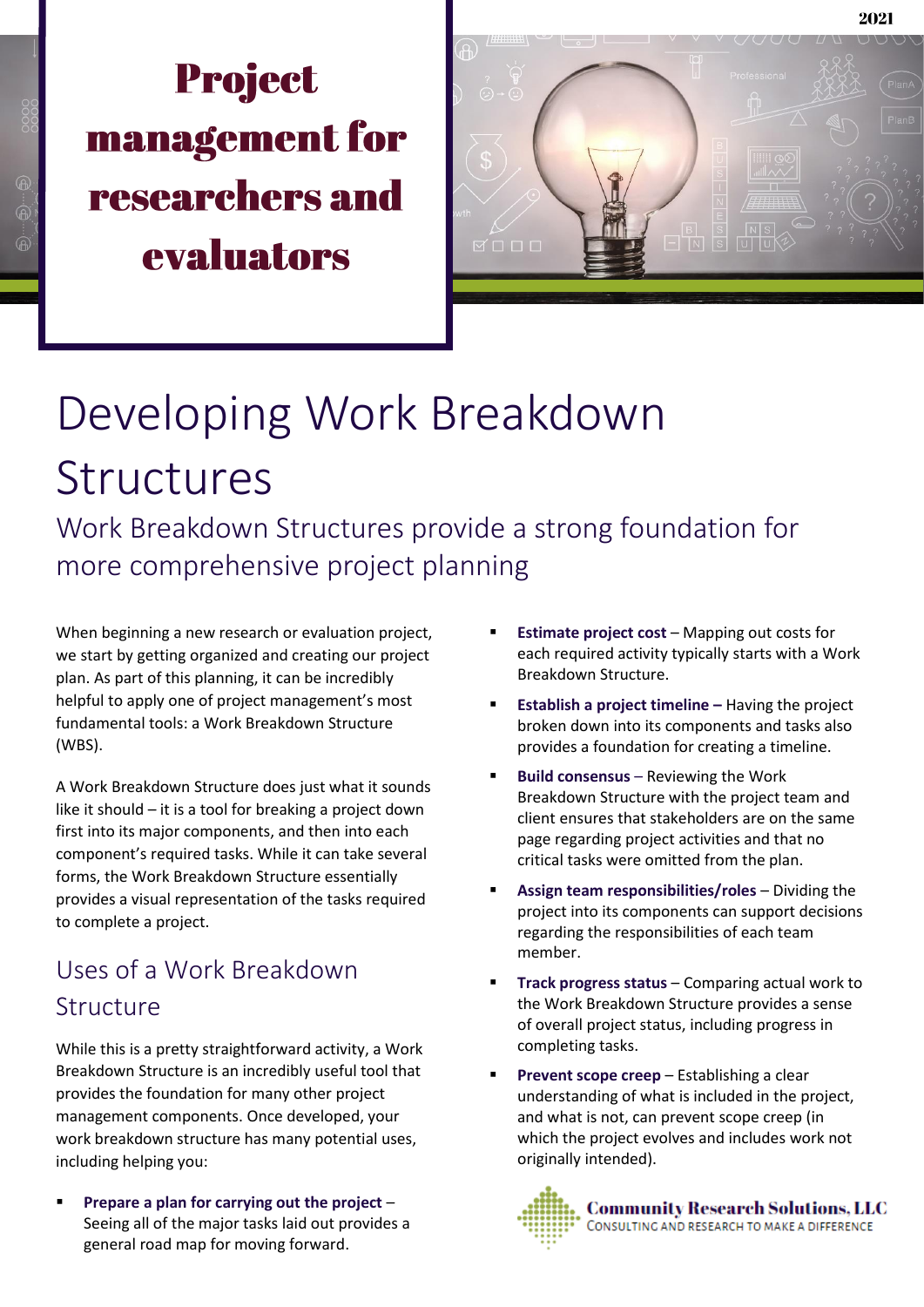**Identify potential project risks** – Seeing the general project approach can inform discussions about potential challenges the team is likely to face, and strategies to address these risks.

### How to develop a Work Breakdown Structure

The process for creating a Work Breakdown Structure is fairly straightforward. The first step is to divide the project into its major components. These

components, or "summary activities", are high-level components that can be broken down further. The components should make sense for your project, but could include your project phases or milestones.

The second step is to break each summary activity into the detailed activities required to complete it. In project management terminology, a detailed activity that cannot be divided further is also called a "work package" and the process of breaking it down is called "decomposition."

# Tips for developing a Work Breakdown Structure



#### **Describe tasks in terms of actions**

As you develop the breakdown of tasks, phrasing them in terms of the actions to be taken provides a useful beginning for the project action plan.



#### **Follow the "8/80 rule"**

It is generally recommended that the most detailed activities in the Work Breakdown Structure should require approximately 8-80 hours of work. If the task requires less time, it may not be significant enough to break out on its own. If it will take more time than that, it may be too complex and should be divided into several separate activities.



#### **Include all intended project activities**

You should also follow the 100% rule, which states that every intended project task should be included in the Work Breakdown Structure. Any tasks that are not required for your project should be excluded.



#### **Make tasks mutually exclusive**

Do not include any activity more than once – tasks should be mutually exclusive, or else it creates complications in creating your budget and work plan.



#### **Use about three levels of detail**

A Work Breakdown Structure typically includes about three levels of detail (i.e., overall project phase or component, summary activities, and detailed activities). This level of detail tends to provide a clear overview of the project and the relationships between various activities.



#### **Assign roles and responsibilities**

If you have a research or evaluation project team, assign responsibilities to the team in alignment with the components of the Work Breakdown Structure.



#### **Experiment with different ways of building your Work Breakdown Structure**

There are many different ways to create your Work Breakdown Structure, depending on the complexity of your project and your comfort with technology. When constructing the Structure for the first time, moving Post-It notes around on a wall can be a very useful way to experiment with various breakdowns. When you are ready to formalize it, you can create a Work Breakdown Structure using a variety of specialized software packages, along with standard programs like Microsoft Word or Powerpoint.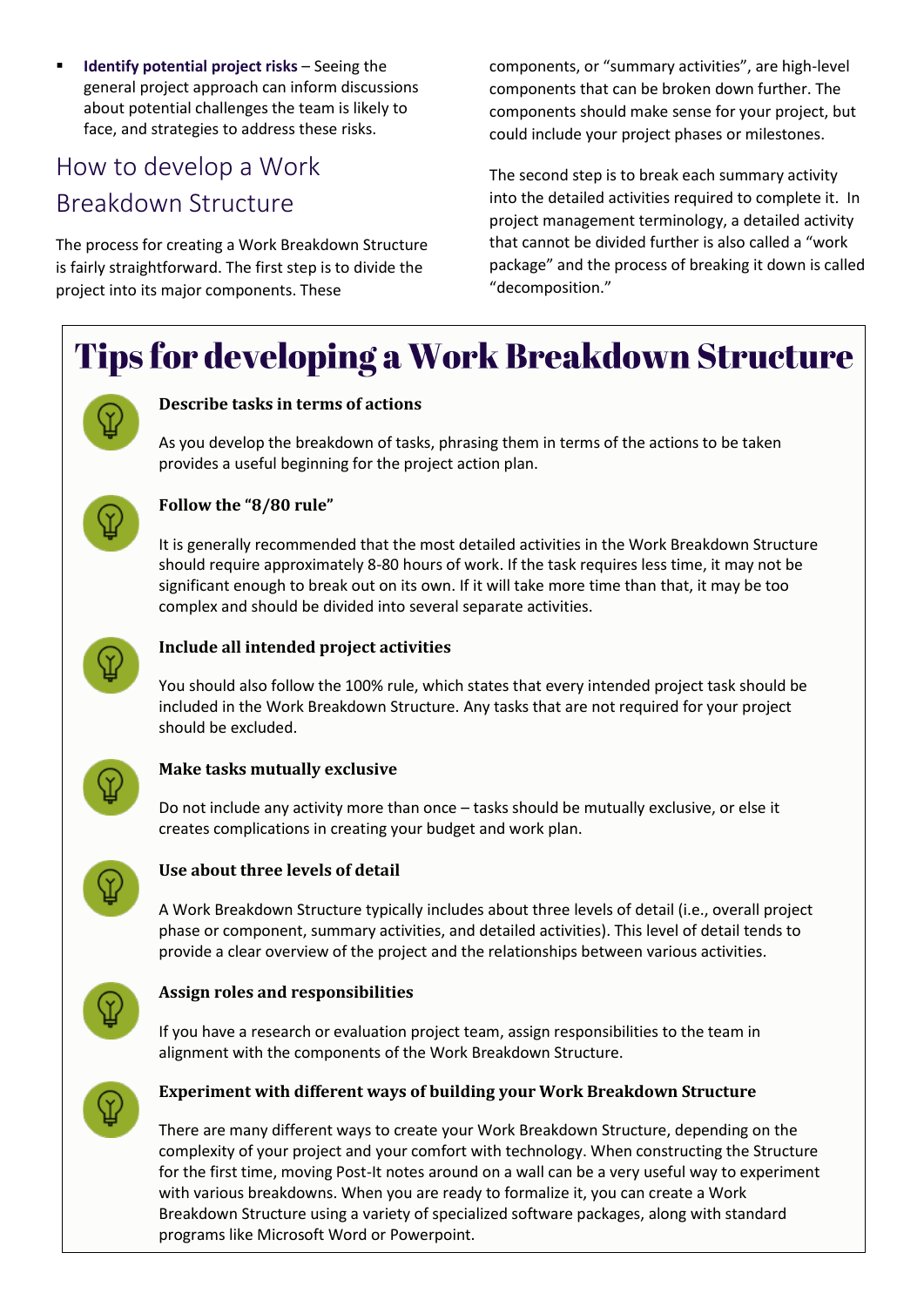The following is an example of a fairly simple Work Breakdown Structure using a "tree structure" format. The tree structure presents a nice visual option for illustrating the Work Breakdown Structure. The sample Work Breakdown Structure is based on a very simple evaluation that relies on a small number of key informant interviews. Work Breakdown Structures should reflect the actual complexity of the project, so

would be more detailed for projects with many components or activities.

While the tree structure is a fairly common strategy for presenting a Work Breakdown Structure, it's not the only option. Other common frameworks for organizing a Work Breakdown Structure include outline and table approaches.

## **Sample Work Breakdown Structure**